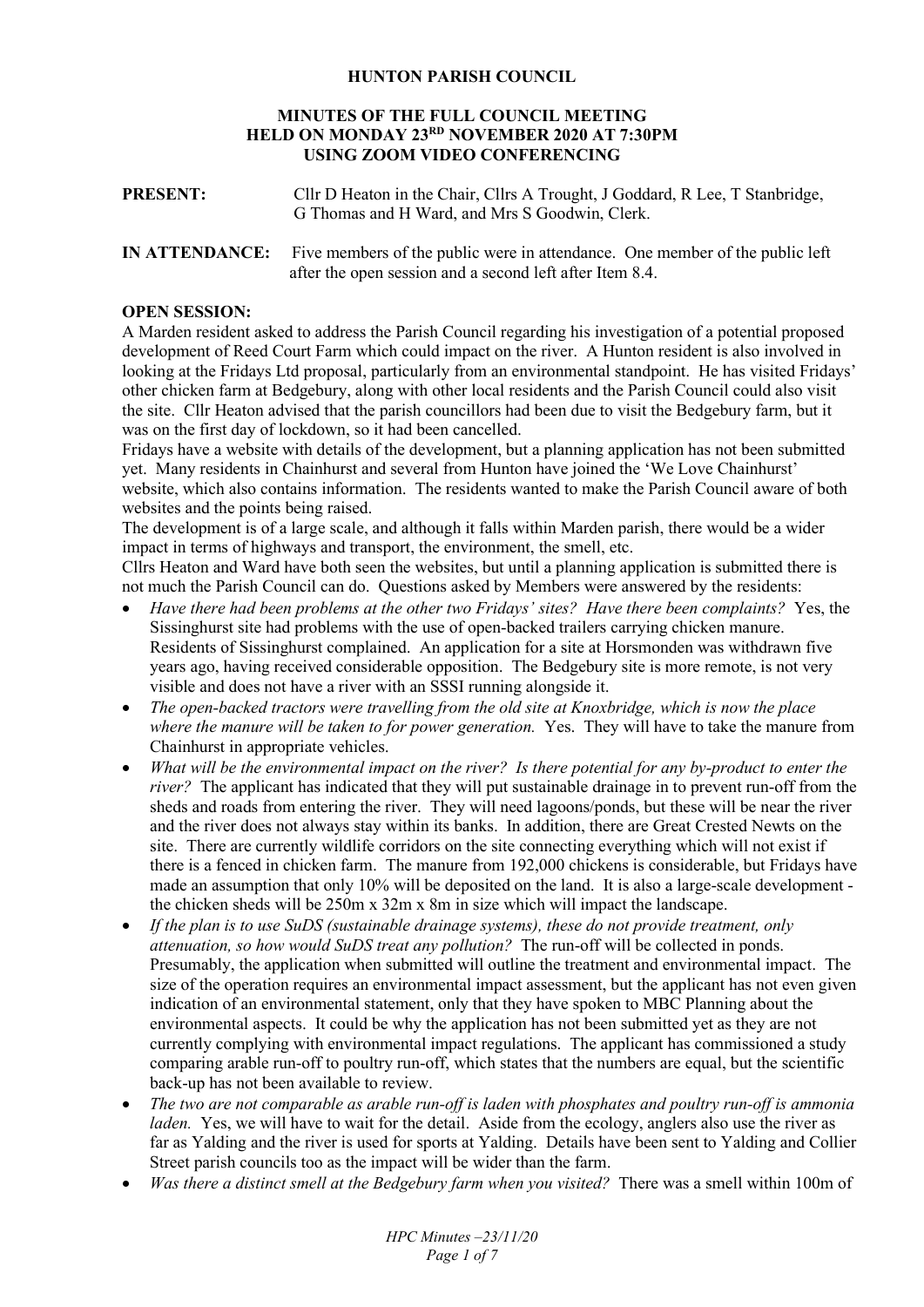the sheds, no further than that, very strong in the shed. When the chickens are culled in the shed, there is a 2-3 week clean out period and over 2-3 days there is apparently a very bad smell.

- *Was the manure being removed on a daily basis?* Yes.
- *Were there noise emissions from fans etc?* The noise was fine apart from a truck delivering feed.
- *What happens to the detritus from the annual clean?* Believe it is treated the same way as normal waste would be when the birds are living there.
- *Are the chickens kept on sawdust?* Suspect it is a manufactured absorbent material, which will also be removed as well.
- *Did MBC say there was no need for an environmental impact assessment?* Cllr Parfitt-Reid asked the applicant, who said they had discussed the environmental statement with MBC. There is no environmental impact assessment as yet.
- *What is the Marden Parish Council stance on this?* A dozen residents and the planning consultant attended the October parish council meeting and spoke during the open session. It was not discussed formally by the parish council at the latest meeting as the application has not been submitted.
- *If the applicant wants to divert the footpaths on the land it could take 2-3 years. They will not be able to put fences up until they are diverted. KCC PROW is completely unaware.* They seem to intend to do that separately. Maidstone Ramblers will object when a planning application exists. The applicant has indicated they will apply for a temporary change to the footpath while they apply for approval for the footpath. *This is usually time limited for a week, other than for construction purposes*. They definitely could not operate where one footpath is currently as it would pass through a chicken shed.

Cllr Heaton stated that parish councillors will rearrange a visit to the Bedgebury site. Cllr Thomas noted there was a recent article in the Kent Messenger, but it was not very complimentary to the company. The Parish Council will wait for the application to be submitted. Cllr Heaton thanked the residents for the information.

# **1. APOLOGIES**

There were no apologies for absence (all Members present).

## **2. FILMING AND RECORDING**

The members of the public did not wish to record the meeting.

## **3. COUNCILLOR DECLARATIONS**

**3.1 Declaration of Interests** 

There were no declarations of interests.

## **3.2 Dispensations**

There were no requests for dispensations.

## **4. MINUTES OF THE FULL COUNCIL MEETING HELD ON 21ST SEPTEMBER 2020 & THE EXTRAORDINARY MEETING HELD ON 19TH OCTOBER 2020**

The minutes of the meetings held on 21<sup>st</sup> September and 19<sup>th</sup> October 2020 had been previously distributed. Members approved the minutes. The Chairman will sign the official copy of the minutes at the next Full Council meeting held in person.

## **5. MATTERS ARISING FROM PREVIOUS MINUTES NOT INCLUDED IN THE AGENDA**

Item 6.2 (20/07/20) – The Tregothnan Estate has taken down the dead Oak tree on Barn Hill. Cllr Thomas noted that the Oak tree on Barn Hill had been removed very skillfully.

Item 7.4 (21/09/20) – The bin for the car park has been ordered, to arrive in December.

Item 8.1 (21/09/20) – Cllr Trought completed the Association of Police and Crime Commissioners Roads Enforcement and Safety Survey.

Item 9.5 (21/09/20) – All Members are set up as internet banking users.

Item 9.6 (21/09/20) – The insurance has been renewed with Zurich Municipal.

Item 9.7 (21/09/20) – The standing order mandate has been put in place for the increase to the Clerk's salary.

Item 4 (19/10/20) – The quote from P Allison & Sons, for the demolition of the old cricket pavilion, was accepted.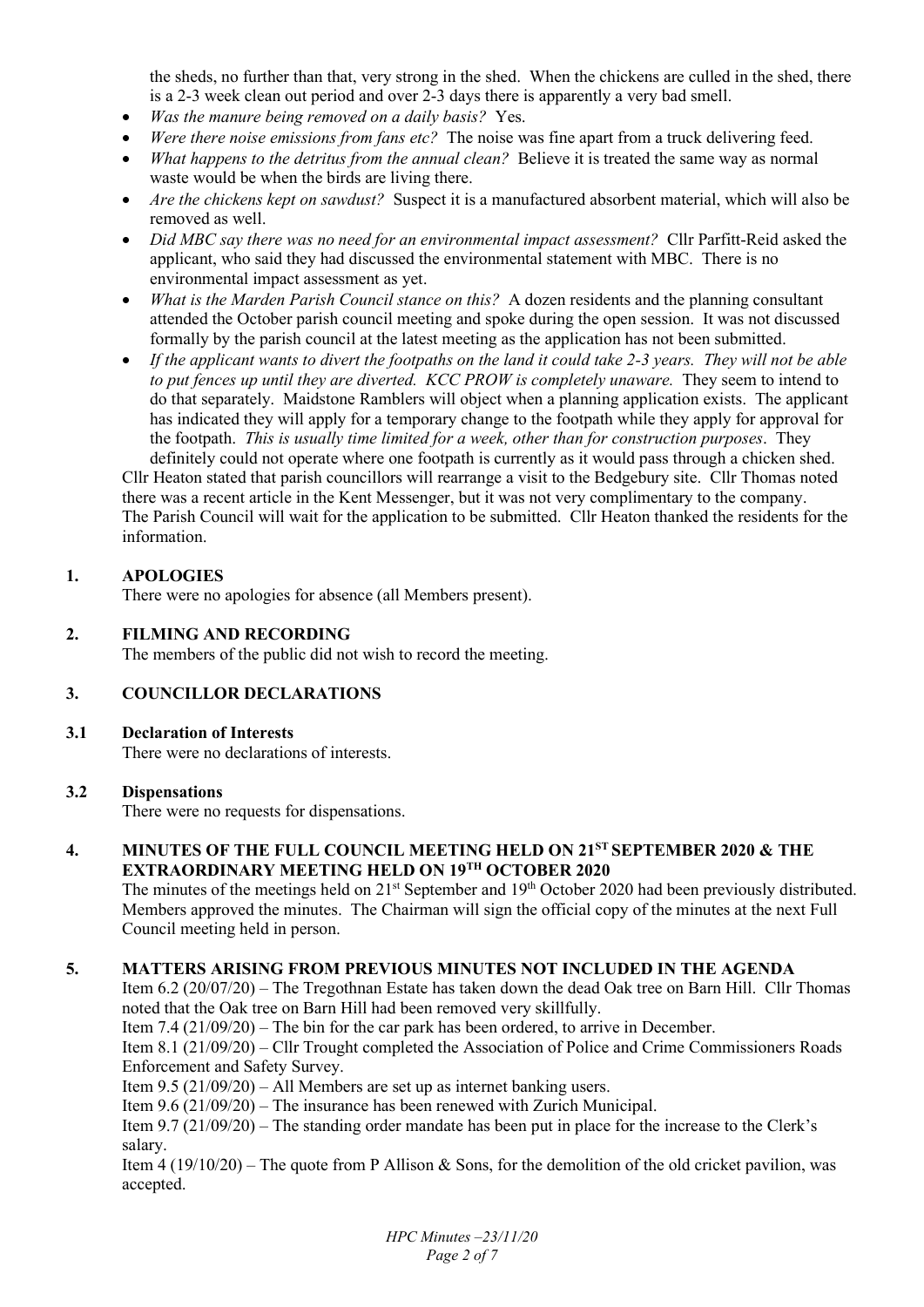# **6. POLICE**

PCSO Vasey had provided the following crime report: 05/10/20 – Cricket Club – Burglary 21/10/20 – East Street – Travellers in field without permission 03/11/20 – Hill Top – Vehicle hit another vehicle and drove off 10/11/20 – Redwall Lane – Burglary Anti-social behaviour:  $04/11/20$  – Hunton Hill – Nuisance vehicle/motorcycle. Youths driving without helmets at speed. Cllr Stanbridge added that number plates had been stolen from a car parked at the end of Grove Lane on 22nd/23rd November.

# **7. LOCAL COMMUNITY**

## **7.1 King George V Playing Field Committee**

The Chairman of the Committee, Steve Jones, provided the following update:

Three quotes for the demolition of the old cricket pavilion were considered at the Parish Council meeting on 19th October, and P Allison & Sons Ltd was selected. After the company agreed to hold the quote until spring/early summer 2021, the Clerk sent an order for the work. The demolition work will be undertaken in the spring, which will give time for the services to be disconnected. The recovery of any asbestos will take place before spring.

The Committee had discussed the potential allocation of the MBC Business Rates grant (received by the Parish Council for the new cricket pavilion) at its last meeting.

## **7.2 Traffic & Road Safety Working Party/Highways**

Cllr Goddard has spoken to Jennie Watson at KCC Highways about the speed limits in the village. She has asked the Parish Council to discuss the speed limits it would like in the village, on East Street, West Street and Hunton Hill, then she will consider the proposal and whether it is worth taking forward. Any speed limit change requires a Traffic Regulation Order (TRO), which costs £3,000, but all changes could be covered by the same TRO. Cllr Goddard suggested the following:

- Starting in Yalding, it is the national speed limit from Cheveney Farm to round the corner from Scotts Farm. The 40mph limit from Grove Lane in Hunton could be extended round the sharp corner near the river.
- 40 mph limit to Grove Lane.
- 30mph/20mph limits past the school.
- By South Lodge, 40 mph to the Lughorse Lane junction.
- Change from the national speed limit to a 40 mph limit on Hunton Hill, up to Amsbury Road. It is likely that Jennie Watson will support this as she feels the current national speed limit on this road is too high.
- On East Street there is a big pinch point near Court Lodge and also the big S-bend. Suggest 40 mph from the bottom of Hunton Hill, past the Amsbury Farm corner to just before the narrow section, then 30 mph, then 40mph between the narrow section and the S-bend, then 30mph to the River Beult. The speed monitoring survey on East Street showed an average speed of 33 mph.

Jennie Watson will take notice if a coherent plan is suggested. She considers how close houses are to the road - if they are close, a 30pmh limit is more likely.

Cllr Goddard asked that Members email him with any views on the suggestions he has made before the next Parish Council meeting, when the proposal can be considered further. If changes are made to speed limits, there will be a cost to putting up new signage, but it should not be too expensive.

ACTION: ALL MEMBERS

Cllr Goddard raised the issue of parking at the end of Grove Lane which is causing an issue. According to Rule 243 of the Highway Code, vehicles should not park within 10 metres of a junction. Grove Lane is unadopted from the letter box. Members **Agreed** that the best course of action would be to talk to residents first, to make them aware. Cllr Goddard agreed to speak with the residents on Grove Lane.

ACTION: CLLR GODDARD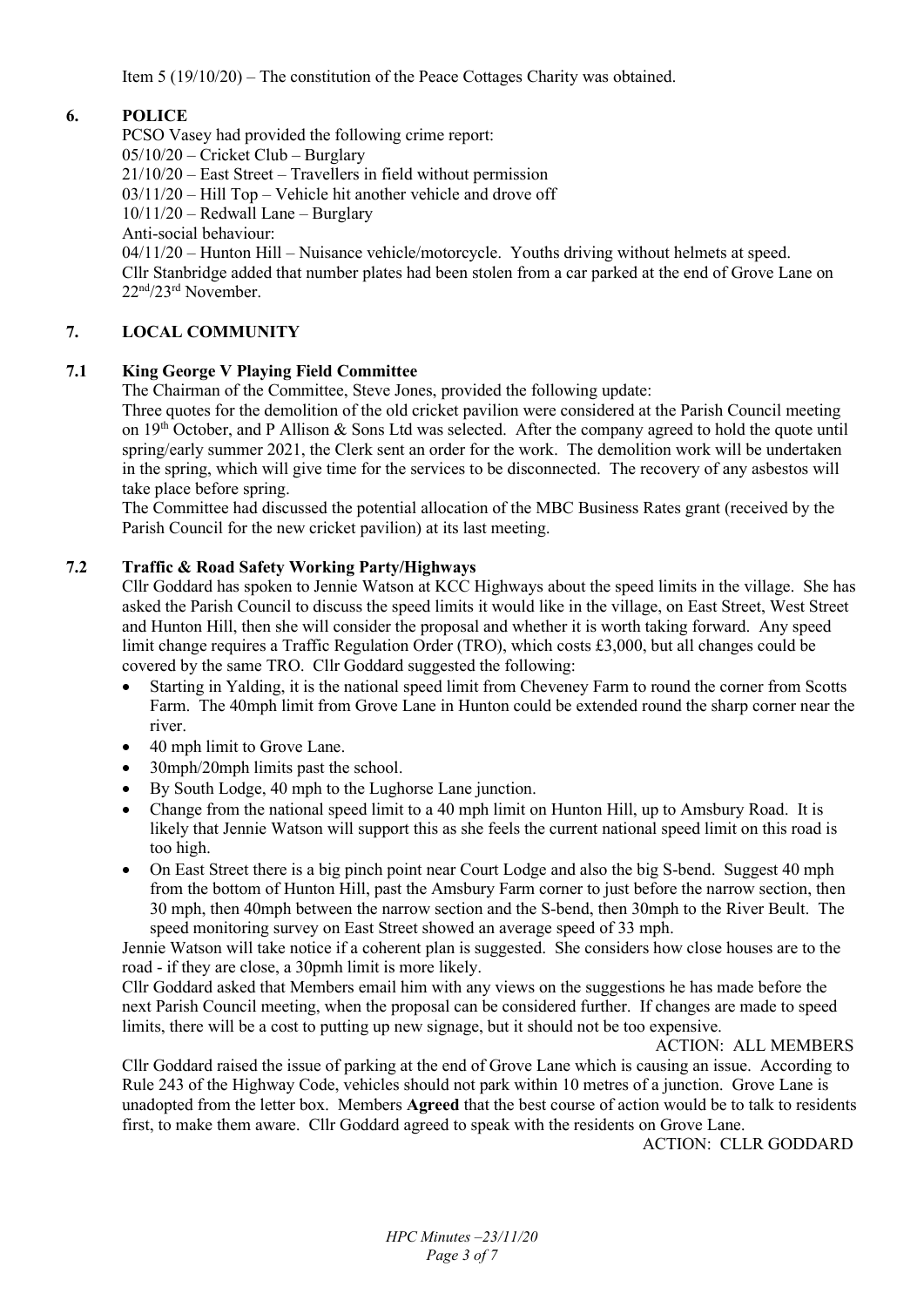# **7.3 Tree & Pond Warden**

The Tree & Pond Warden, Mike Summersgill, gave the following report:

A Visual Tree Assessment (VTA) is completed every 18 months. Silva Arboriculture Ltd did the latest assessment in October 2020. The report identifies less problems than at the previous assessment. Three trees need to be dealt with within 3 months:

- Ash tree belonging to Hunton Engineering a limb has fallen down but not dangerously. Hunton Engineering are aware and will action it.
- Oak tree on the perimeter of the cricket ground it has deadwood in the crown and lower limbs.
- Poplar tree in the corner of the field it has split and one limb has fallen partly into the adjacent field on to another tree. The report recommends taking the other limb down in case it falls into the road, but it may fall against another tree.

Mr Summersgill and Cllr Heaton will look at the oak and poplar trees and decide the action required.

ACTION: CLLR HEATON

The report also recommended action on two trees within 6 months. This involves removing moving minor twigs from the lime trees near the Village Hall which the caretaker could do.

The next inspection will be due in April 2022.

Hoods Tree Services Ltd have removed 2-3m from the top of the Turkey Oak tree, and 2m from the side. They have done a good job in taking the weight off the tree and restoring the shape. It will be necessary to keep inspecting the tree, but it can remain as a feature on the field and will not have to be removed. Mr Summersgill has been meeting the Tree & Pond Wardens for training on Zoom every Wednesday. He receives the presentations, which provide good reference information.

## **8. PARISH MATTERS**

## **8.1 Coronavirus**

Steve and Sue Wyles at Huntonwatch have not received any contact from villagers asking for assistance since the end of August. They will let the Parish Council know if the situation changes. The mobile phone has been topped up in case it is required.

## **8.2 Parish Council Meeting Dates 2021**

 Members **Agreed** to the following meeting dates for 2021: Monday 18<sup>th</sup> January 2021 Monday 15<sup>th</sup> March 2021 Monday  $10^{th}$  May 2021 (Annual Meeting) Monday 17th May 2021 (Annual Parish Meeting) Monday 19th July 2021 Monday 20<sup>th</sup> September 2021 Monday 15<sup>th</sup> November 2021 All meetings to be held at 7:30pm.

## **8.3 Parish Councillors**

Members did not have any issues to raise.

### **8.4 Storage Container**

Cllr Heaton has received quotes from Mr Lawrence at Gennings for second-hand storage containers - a 10 foot container would cost £1,600 and a 20-foot container would be £2,000. Prices include delivery and containers are painted green. The intention was to situate a container behind the Football Club changing rooms but there is unlikely to be enough room and it would probably need to be craned in so the car park may be a better location. Members agreed that the 20-foot option is likely to be more suitable based on the number of items it would need to contain, as long as it is not an eyesore. Cllr Heaton **Agreed** to look up additional prices for comparison. ACTION: CLLR HEATON

### **8.5 Website Accessibility**

The Clerk has obtained costs and information from five website providers and has spoken to all apart from one. These providers were selected as they assure compliance with the Website Accessibility Regulations and are more specific to parish councils.

After some discussion, Members **Agreed** to select the Parishcouncil.net Bronze package at a cost of £150 for the website build plus £100 per annum. However, the Clerk will speak to other parish clerks who use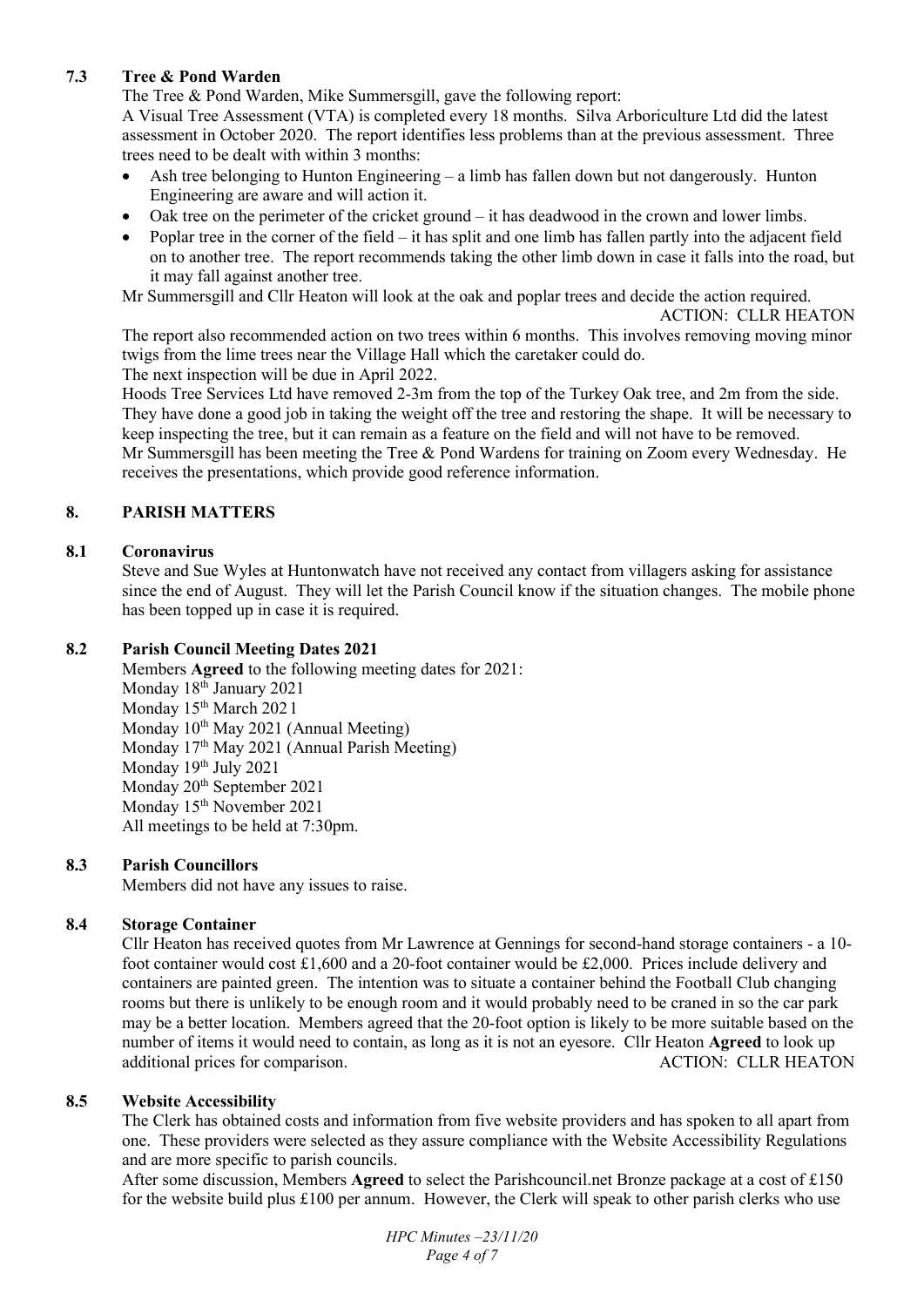Parishcouncil.net first to establish how easy it is to maintain the websites and the responsiveness of the company. ACTION: CLERK

The Clerk has not produced an accessibility statement for the Parish Council sections of the village website as the Parish Council will now be creating a new website. There will be an accessibility statement for the new website when it is in operation.

## **8.6 Clerk's Report**

#### **8.6.1 Security Lights**

The replacement security lights have been installed.

#### **8.6.2 CCTV Maintenance**

The annual maintenance of the CCTV system has been undertaken.

#### **8.6.3 Training**

The Clerk attended the KALC Clerks' Conference on 24<sup>th</sup> September and Finance Conference on 14<sup>th</sup> October. There was some overlap of content, but both were good and well worth attending.

## **9. FINANCE**

# **9.1 Budget Monitoring Report**

The Budget Monitoring Report to 31st October 2020 was **Noted**.

#### **9.2 Income Received**

The following income has been received since the last meeting:

| $MBC - Business$ Rates grant                              | £10,000.00 |
|-----------------------------------------------------------|------------|
| King George's Field Hunton – Match funding for SIPA grant | £83.89     |
| $MBC$ – Parish Services Scheme (second half)              | £800.50    |

The bank reconciliation was provided to Members for review but will need to be signed by one Member at the next Full Council meeting held in person.

### **9.3 Payments Made**

Members **Approved** the following payments made since the last meeting:

| $SO -$ Sharon Goodwin – Salary & office allowance – August                | £453.30 |
|---------------------------------------------------------------------------|---------|
| $SO -$ Sharon Goodwin – Salary & office allowance – September             | £453.30 |
| Unity Trust Bank – Service charge                                         | £18.00  |
| $300414$ – Cancelled cheque                                               | £0.00   |
| $300415 - Y$ alding Forge – Tube sleeves for Barn Hill finger post repair | £122.00 |
| $SO -$ Sharon Goodwin – Salary & office allowance – October               | £464.67 |

### **9.4 Electronic Payments**

Members **Agreed** that the following payments be approved. Cllrs Ward and Stanbridge will authorise the payments set up in Unity Trust Bank using online banking:

| KALC – Clerk's Conference                                     | £60.00    |
|---------------------------------------------------------------|-----------|
| KALC – Finance Conference                                     | £60.00    |
| $E. ON - Street lighting electricity$                         | £14.73    |
| PKF Littlejohn LLP – Limited assurance review of AGAR 2019/20 | £240.00   |
| Sharon Goodwin – Reimbursement for purchase of bin (Broxap)   | £244.73   |
| Q-Tec Solutions Ltd – Annual CCTV maintenance                 | £295.20   |
| Hoods Tree Services Ltd – Reduction of Turkey Oak tree        | £720.00   |
| Silva Arboriculture - Visual Tree Assessment                  | £435.00   |
| Q-Tec Solutions Ltd – Installation of security lights         | £1,008.00 |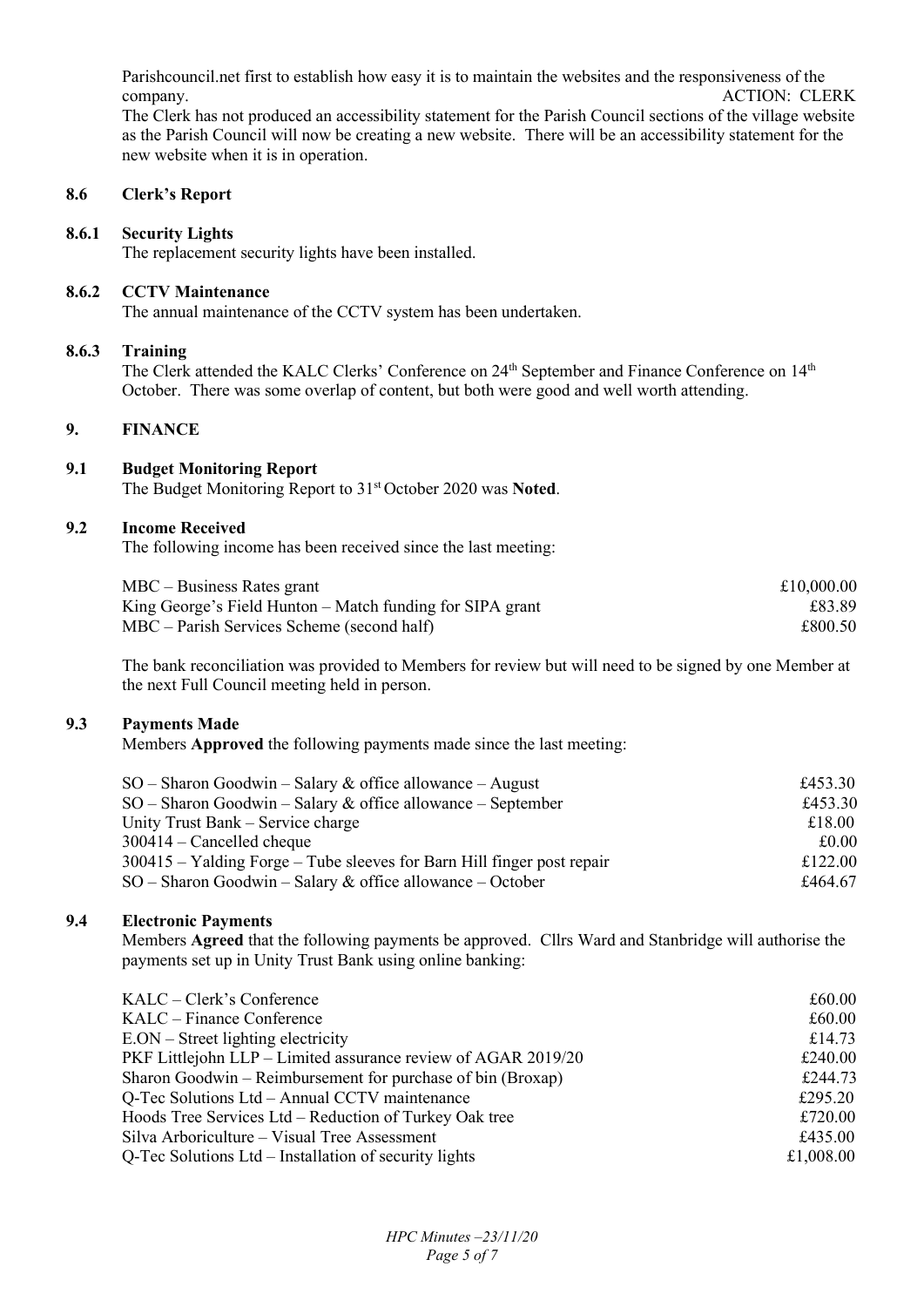# **9.5 Permissive Footpath on West Street – Hedge and Verges Maintenance Contract**

The specification for the two-year contract for the maintenance of the hedge and verges near the permissive path on West Street was sent to Robert Cox, who provided a quote before the deadline. The price has increased by just £15 on the previous contract. Members **Agreed** to accept the quote. ACTION: CLERK

## **9.6 Annual Governance & Accountability Return (AGAR) & Audit 2019/20**

Following the audit of the 2019/20 AGAR, PKF Littlejohn LLP has given Hunton Parish Council a 'clean' External Auditor Report and Certificate, with no matters for concern. Members considered and **Approved** the External Auditor Report and Certificate.

The statutory 'Notice of conclusion of the audit' and audited AGAR is displayed on the notice boards and parish website from 23rd November 2020.

## **9.7 MBC Business Rates Grant**

Cllr Heaton stated that, following the receipt of the £10,000 Business Rates Grant from MBC for the cricket pavilion, at its last meeting, the Parish Council considered using some of the money as a grant to the Playing Field Committee. This would be used by the Committee to provide grants to the three sports clubs as they have suffered from problems as a result of Covid-19. Advice was sought from the Parish Council's Internal Auditor, at the suggestion of the KALC Advisor. The Parish Council has powers under s19 Local Government (Miscellaneous Provisions) Act 1976 in respect of the provision of recreational facilities. The Parish Council can provide the grant if it is satisfied that the spending is reasonable in relation to the purpose/benefit and obtains evidence as it considers fit.

Based on the figures provided by the clubs so far, the grant is likely to be in the region of £3,000 in total, but the Football Club still needs to provide a definitive amount. Once all the figures have been received by the Playing Field Committee at its next meeting, the Committee will request the grant from the Parish Council at the January 2021 meeting.

Members agreed that the sports clubs make a large contribution towards the maintenance of the recreation ground and it would be appropriate to give the Playing Field Committee a grant once all the information has been submitted.

Cllr Heaton confirmed to the Chairman of the Playing Field Committee that the Committee could put other capital projects forward for further grants in future.

### **10. PLANNING**

### **10.1 Planning Application**

**10.1.1 Wheelwrights, Hunton Hill** - 20/505048/FULL Erection of a detached garage/workshop. Parish Council recommendation: No objection.

### **10.2 Planning Decisions**

Members **Noted** the following planning decisions, made by Maidstone Borough Council:

## **10.2.1 Amsbury Farmhouse, East Street** - 20/502710/FULL

Section 73A application for retrospective planning permission for the change of use of land from agricultural use to glamping use comprising 2no. pods, 2no. tents, 1no. snub/restroom and 1no. outdoor kitchen/seating area, together with associated washing/shower facilities and parking. Parish Council recommendation: No objection. Maidstone Borough Council decision: Permitted.

### **10.2.2 2 The Square, Hunton** - 20/503320/FULL

Demolition of existing porch and erection of a replacement porch. Parish Council recommendation: No objection. Maidstone Borough Council decision: Permitted.

### **10.2.3 The Grove, Grove Lane** - 20/503724/FULL

Repairs and alterations to outbuilding, including rebuilding of former wall attached to main dwelling, and installation of a pergola, patio door and hot tub.